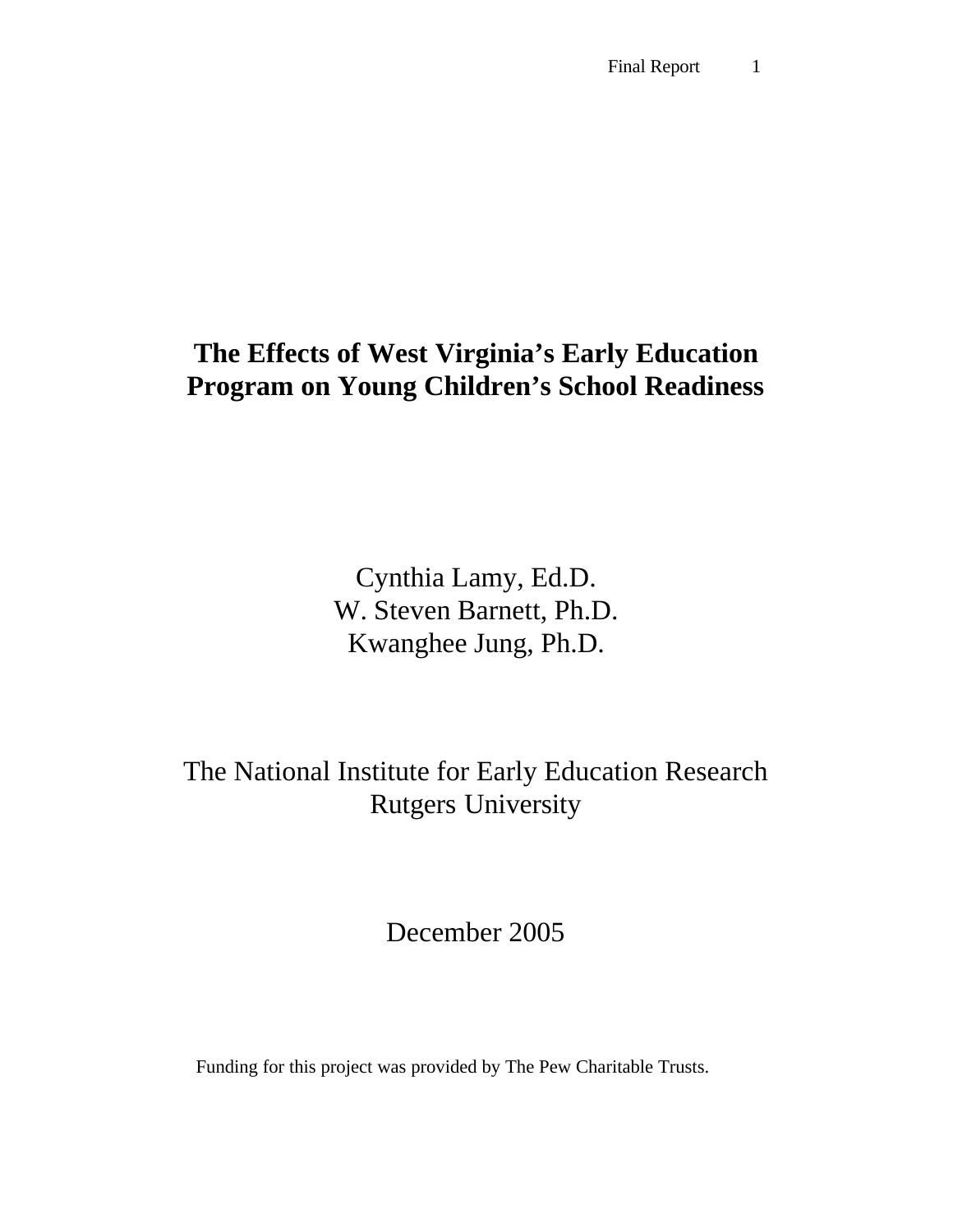Many thanks are due to our colleagues at Marshall University who partnered with us to accomplish this study, especially Dr. Mary Jo Graham, Paula Strawder, Elizabeth Coffey and their field staff. We would like to thank the West Virginia Office of Early Childhood Education, especially Dr. Cathy Jones, and the many school administrators and teachers who made this research possible. We are appreciative of the helpful comments made by several fine reviewers. And, we are more than indebted to our sample preschool and kindergarten children, who took time out of their busy days to help enlighten us.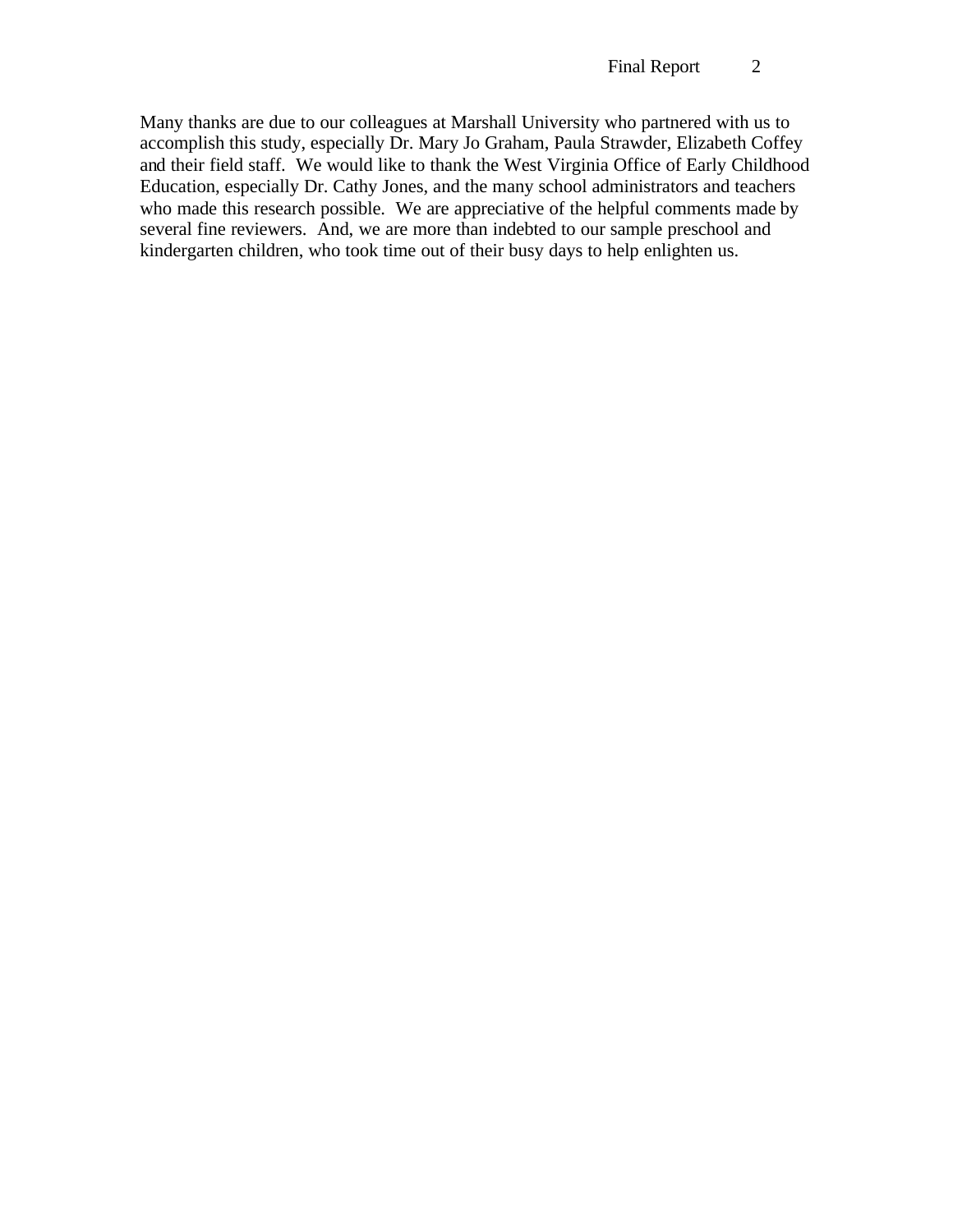# **The Effects of the West Virginia's Early Education Program on Young Children's School Readiness**

# **Executive Summary**

In this study, we measure the effects of West Virginia's Early Education Program on entering kindergartners academic skills using an innovative research model. Language (receptive vocabulary), early literacy and early math skills were assessed in a sample of 720 children from across West Virginia. We find that West Virginia's Early Education Program has statistically significant and meaningful impacts on children's early literacy and mathematical development.

Specifically:

- 1. The Early Education Program produces an increase in children's vocabulary scores of about 4 raw score points, 30 percent higher growth over the year due to the program (and a 7 percent increase in children's average vocabulary scores). This improvement translates into an additional three months of progress in vocabulary growth due to the program. This outcome is particularly important because the measure is strongly predictive of general cognitive abilities.
- 2. Children who attend the Early Education Program score higher on a test of early math skills. The children in the program increased their math scores by more than 2 raw score points, 63 percent more growth over the year due to the program (and a 17 percent increase in children's average math scores). Skills tested include basic number concepts, simple addition and subtraction, telling time and counting money.
- 3. The Early Education Program has large effects on children's understanding of print concepts. The program increased children's print awareness scores nearly 23 percentage points, 121 percent more growth over the year due to the program (and a 56 percent increase in children's average print awareness scores). Children who attend the program know more letters, more letter-sound associations, and are more familiar with words and books concepts.
- 4. We found no significant effects on a measure of children's skills in phonological awareness. As this measure is relatively new, it is difficult to determine the extent to which the result is due to a true lack of program effects.

West Virginia's preschool program evaluation is part of a larger multi-state study of the effects of state-funded preschool, which includes 5071 preschool and kindergarten children sampled across four additional states – Michigan, New Jersey, Oklahoma and South Carolina.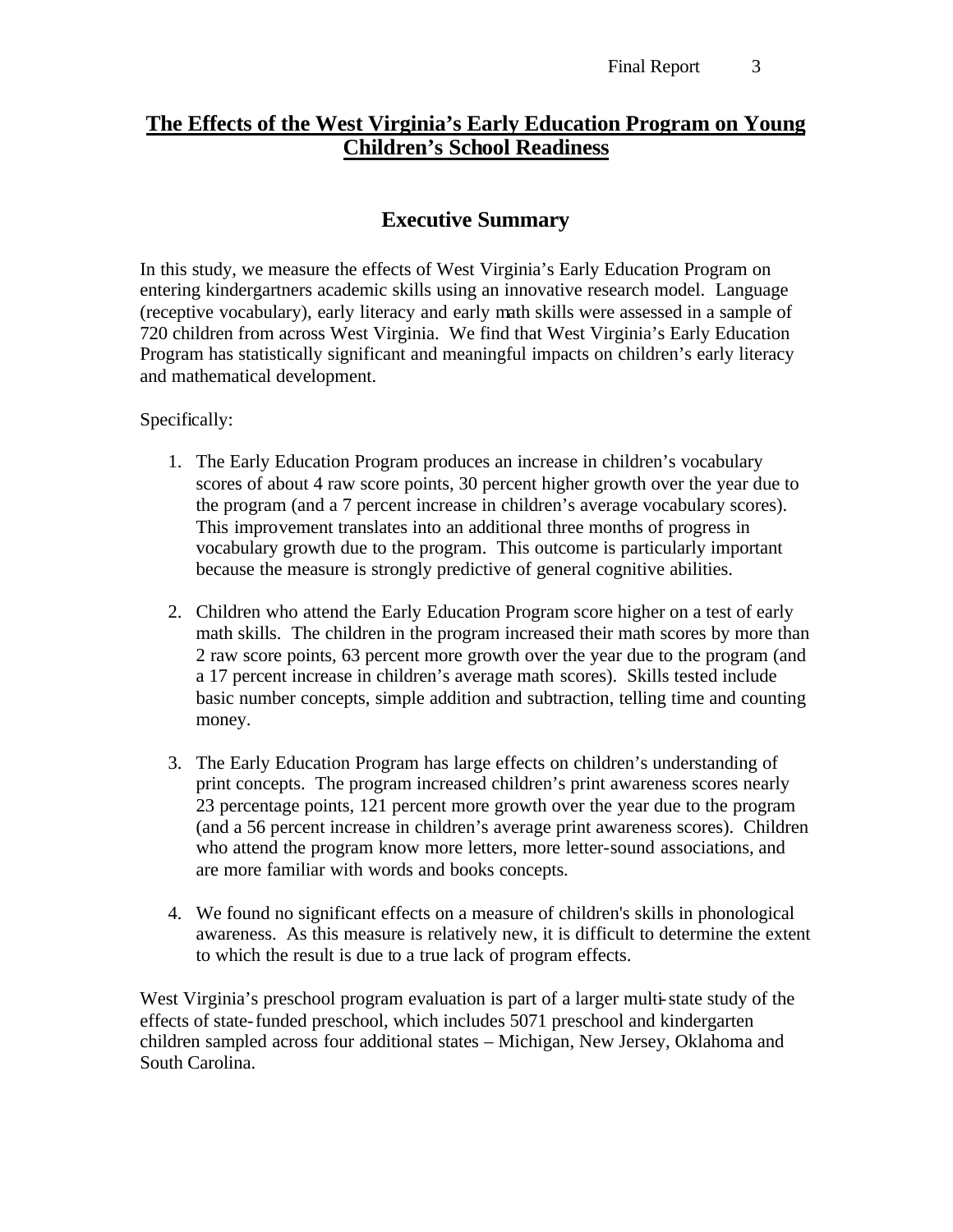### **Introduction**

State-funded preschool programs have become increasingly common across the country, having been established to some extent in up to 40 states. While myriad services these programs may provide to families are influenced by complex parental needs which may include longer hours, transportation, health services and the like, the main goal of all state-funded preschool programs is the preparation of young children for the increasingly rigorous challenges of kindergarten. Effective preschool programs lay a foundation for children's subsequent school success by imparting the basics – colors, shapes, numbers, letters, how to look at a book, how to get along with classmates, how to live by the rules in school - sending children to kindergarten with solid successes in preschool and the real confidence that success creates. As the number of state funded preschool programs grow, it is important to determine how effective these programs are in improving children's potential for school success.

#### **The Early Childhood Education Program Context**

To provide some context for the findings of the study, some of the main characteristics of West Virginia's program are described here. West Virginia's statefunded preschool program served 7,911 children in FY 04 using \$34.5 million in state funding. In many counties all children were eligible as long as they met the age requirements and lived in participating districts. In a smaller number of counties, eligibility was based on at-risk status. It is operated under the auspices of the West Virginia Department of Education. The state school code allows preschool programs to be created by local school boards.

The NIEER *2004 State of Preschool: State Preschool Yearbook* analyzed state funded preschool initiatives in FY '02-03 based on access, resources and quality. Each state was ranked on access to and resources for preschool education. West Virginia ranked  $6<sup>th</sup>$  in the nation in enrollment of 4-year-olds. Importantly, West Virginia requires that teachers in the public preschools have a bachelor's degree with specialized training in early childhood development.

# **Methods**

#### **Study Design**

The evaluation of the effects of West Virginia's state-funded preschool program is based on regression-discontinuity (RD) design, a statistical model with several strengths. The design addresses one of the most vexing problems in educational research, that of selection bias. Typically, program effects are estimated by comparing the test scores of children who attended a program with the scores of similar children who did not go. Where programs are universal, the problem of finding a "comparable" group of children who did not go to preschool is obvious. Yet, even where programs target only some children, a problem remains: those who go to preschool are *not* the same those who do not. Preschool programs that target specific types of children create these differences,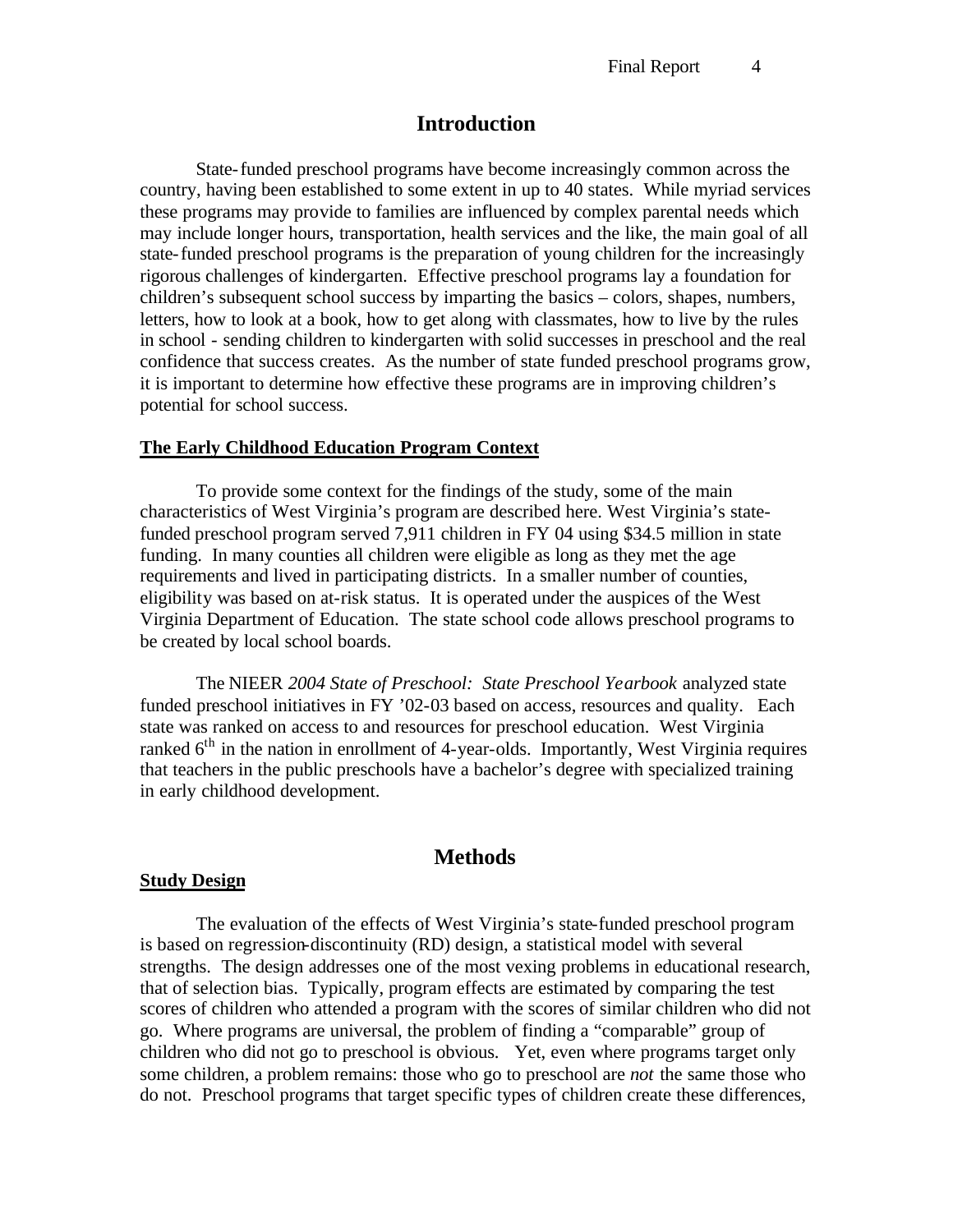but differences also come about because some parents choose to enroll their children and others do not. In sum, children who go to preschool differ from those who do not because programs select children and families select programs.

Our approach is to compare two groups of children who select (and are selected by) the state program, using a fairly stringent age cutoff for enrollment eligibility to define groups. This concept is easier to understand when considered in the extreme case: consider two children who differ only in that one was born the day before the age cutoff and the other the day after. When both are about to turn 5 years old the slightly younger child will enter the preschool program and the slightly older child will enter kindergarten having already attended the preschool program. If both are tested at that time, the difference in their scores can provide an unbiased estimate of the state preschool program's effect. Obviously, if only children with birthdays one day on either side of the age cutoff were included in a study, the sample size would be unreasonably small. However, the approach can be applied to wider age ranges around the cutoff. In fact, all children entering kindergarten from the state preschool program, and all children beginning preschool in the same year can be included using regression-discontinuity statistical techniques that adjust for the effects of age. This RD approach reduces the likelihood that selection bias has an appreciable impact on our results.

The research question of interest is whether attendance in the state-funded preschool program at age 4 has an impact on children's academic skills at kindergarten entry. This question is addressed with identical methods and measures across five states: Michigan, New Jersey, Oklahoma, South Carolina and West Virginia. The programs in Michigan, New Jersey and South Carolina are targeted to at-risk children while the programs in Oklahoma and West Virginia are universal. Each state program is unique, but all required licensed teachers with four-year college degrees and certification in early childhood (with minor exceptions in Michigan).

#### **Sampling Strategy**

To choose a sample of children we first randomly selected state-funded preschool classrooms from a list of the total number of state-funded preschool classrooms across the state. We then sampled the same number of kindergarten classrooms as preschool classrooms within the districts from which the preschool classrooms were selected. From each of these classrooms we then randomly selected approximately four children.

Trained research staff from Marshall University visited each sampled program site, selected children into the sample using a procedure to ensure randomness, and conducted the child assessment as early as possible in the school year. A liaison at each site gathered information on the children's preschool status, usually from existing school records but occasionally from parent report, and was reimbursed \$5 per selected child.

#### **Sample**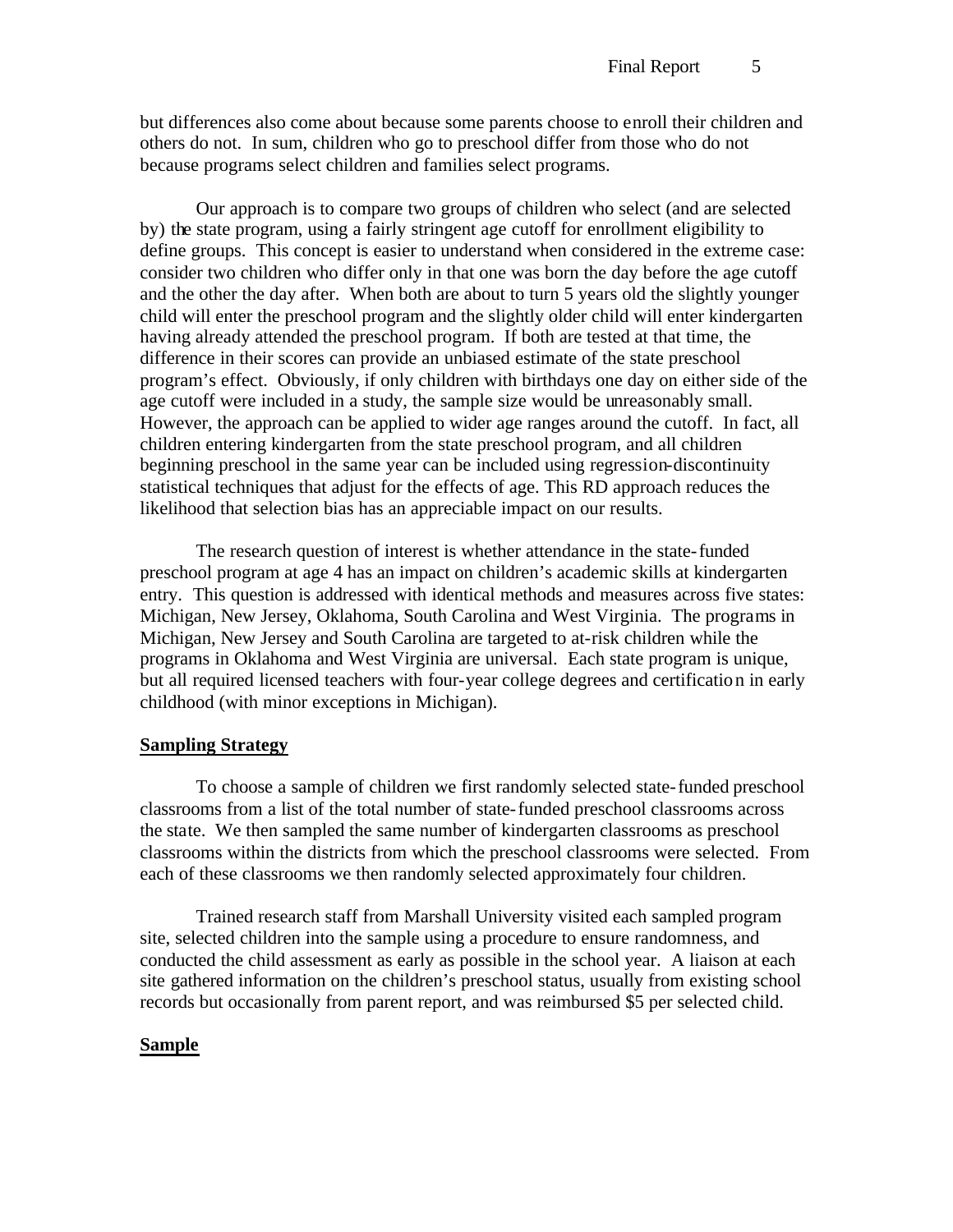As mentioned above, the evaluation requires two groups of children. One group, currently attending kindergarten and who attended the state-funded preschool program the previous year, is called the "Preschool " group or the experiment group. The second group of children currently attending the state-funded preschool program is called the "No Preschool" group, or the control group. This group is called the "No Preschool" group despite the fact that they are currently enrolled in the state-funded preschool program, because they are only at the very beginning of their preschool year and have not had the preschool "treatment" yet.

In West Virginia, an initial random sample of 139 preschool classrooms across the entire state was drawn. Then the district randomly selected a matching number of kindergarten classrooms. As a result of district, school or classroom refusals, children in 115 classrooms (41percent of the total initial sample) were not assessed. As a result of district and classroom additions, children in 24 classrooms were added to the sample. Data was gathered from 187 classrooms, with an average of four children per class. The total sample size is 720 children, 341 in the No Preschool group and 379 in the Preschool group. The sample is 50 percent male, and includes children of different ethnicities in numbers that closely represent the overall state percentages, as follows: White, 95 percent; African-American, 4 percent; and less than 1 percent each American Indian, Hispanic and Asian.

Findings for the West Virginia sample are not directly comparable to findings from the larger study sample of 5071 children including the four additional states because of differences across programs (for instance, children in other states may begin statefunded preschool at age 3) and other circumstances that affect the experiences of children who do not attend state-funded preschool programs. The larger study sample is 48 percent male with ethnicities as follows: White -- 47 percent; African American -- 25 percent; Hispanic -- 21 percent; Native American -- 2.5 percent; Asian -- 2 percent; and all other ethnicities -- 2 percent.

# **Measures of School Readiness**

#### **Receptive Vocabulary**

Children's receptive vocabulary was measured by the Peabody Picture Vocabulary Test,  $3^{rd}$  Edition (PPVT-3) (Dunn & Dunn, 1997). The PPVT is commonly used as quick test of IQ and can be used as a rough assessment of general cognitive abilities. The PPVT is a direct measure of vocabulary size and the rank order of item difficulties is highly correlated with the frequency with which words are used in spoken and written language. The test is adaptive (to avoid floor and ceiling problems), establishing a floor below which the child is assumed to know all the answers and a ceiling above which the child is assumed to know none of the answers. Reliability is good as judged by either split-half reliabilities or test-retest reliabilities. The TVIP is appropriate for measuring growth in Spanish vocabulary for bilingual students and for monolingual Spanish speakers. Raw scores are reported.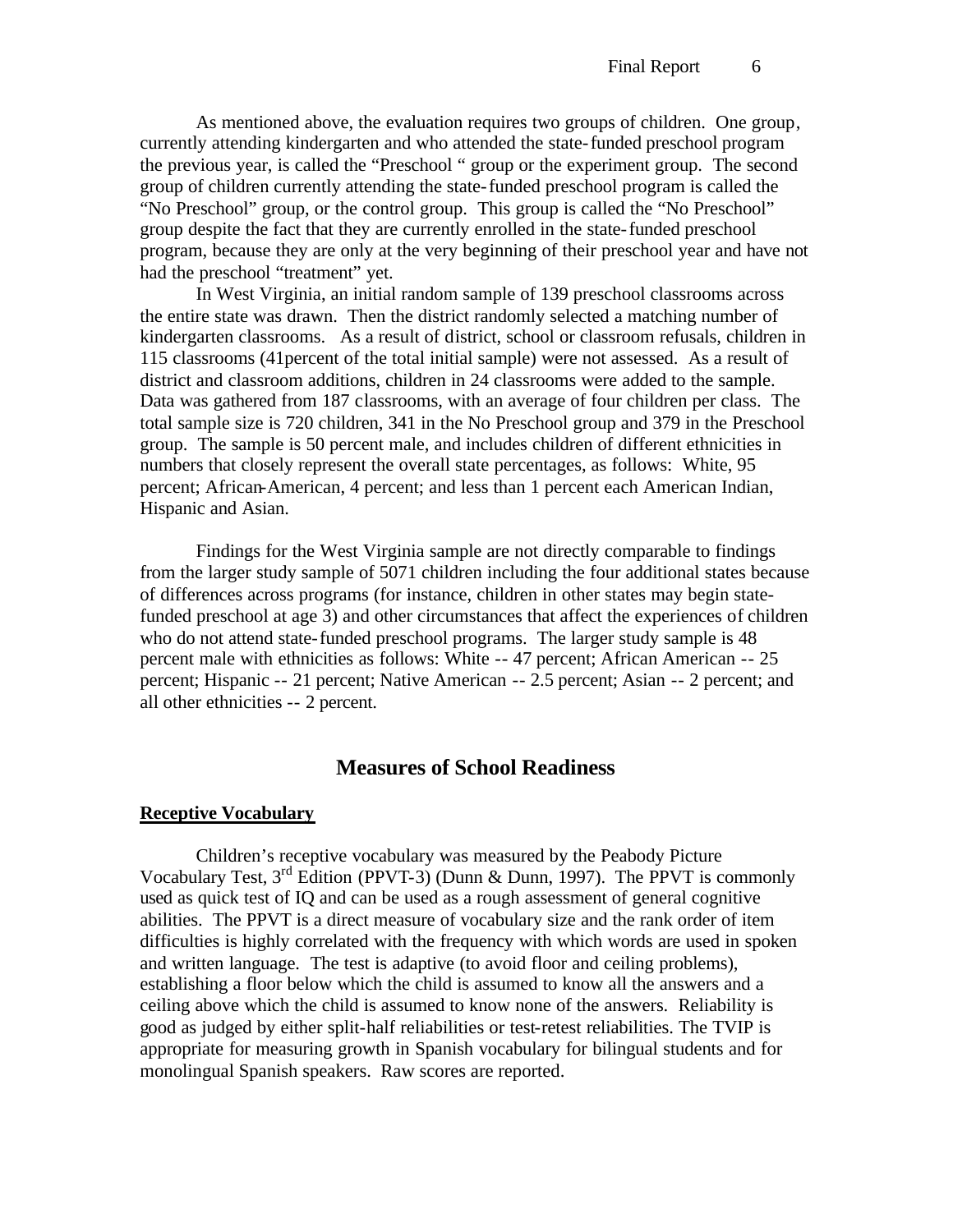#### **Mathematical Skills**

Children's early mathematical skills were measured with the Woodcock-Johnson Tests of Achievement, 3rd Edition (Woodcock, McGrew & Mather, 2001) Subtest 10 Applied Problems. Subtests of the Woodcock-Johnson are reported to have good reliability. Raw scores are reported.

#### **Phonological Skills and Print Awareness**

Phonological skills development was measured using the Blending subtest of the Preschool Comprehensive Test of Phonological & Print Processing (Pre-CTOPPP; Lonigan, Wagner, Torgeson & Rashotte, n.p.) The Pre-CTOPPP was designed as a downward extension of the Comprehensive Test of Phonological Processing (CTOPP; Wagner, Torgeson & Rashotte, 1999), which measures phonological sensitivity in elementary school-aged children. Although not yet published, the Pre-CTOPPP has been used with middle-income and low-income samples and includes a Spanish version. As the Pre-CTOPP has only been very recently developed, very little technical information is available about its performance and psychometric properties.

The Blending subtest includes items that measure whether children can blend initial phonemes onto one-syllable words, initial syllables onto two-syllable words, and ending phonemes onto one-syllable words. The percentage of items the child answered correctly out of the 21 total subtest items is reported.

Print Awareness was measured using the Print Awareness subtest of the Pre-CTOPPP. Items measure whether children recognize individual letters and letter-sound correspondences, and whether they differentiate words in print from pictures and other symbols. The percentage of items answered correctly out of the 36 total subtest items is reported.

# **Results**

The main results for the effects of West Virginia's program are displayed in individual figures for each outcome measure. Each figure displays a regression line of the children's predicted test scores by the distance away in days their birth date is from the program enrollment cut-off date. The discontinuity in the regression line at the cutoff date is the estimated effect of the preschool program.

#### **Receptive Vocabulary**

The effect of state-funded preschool on children's receptive vocabulary as measured by the PPVT is statistically significant for West Virginia's program. Results indicate that attendance in West Virginia's preschool program is estimated to increase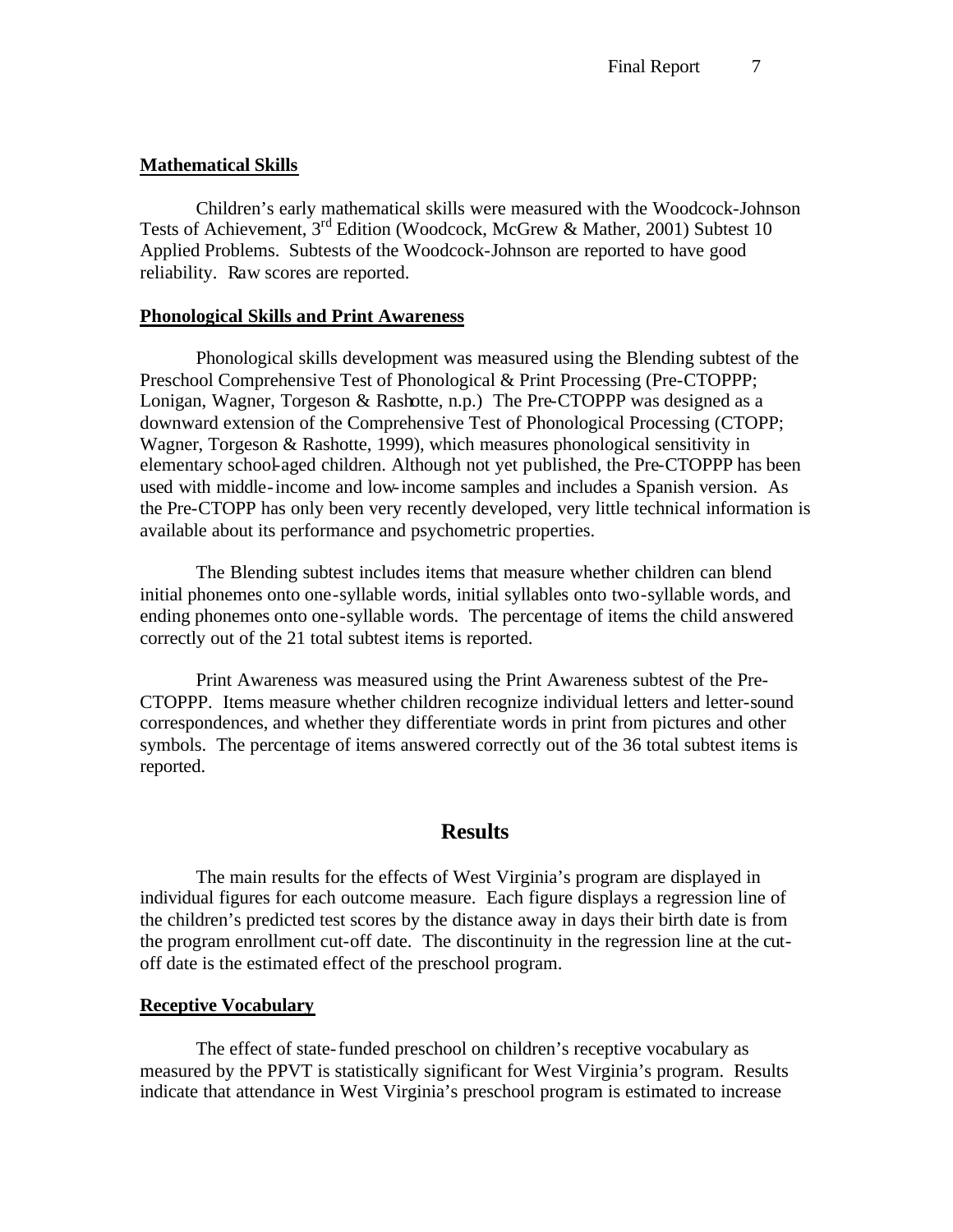children's PPVT scores by about 4 raw score points. For children of preschool and kindergarten age on this measure raw score points translate into about the same number of standard score points, so the improvement is about 27 percent of a normed standard deviation. The effect of the program can also be understood as a 30 percent increase in the growth of vocabulary scores over the preschool year and a 7 percent increase in children's average vocabulary scores.

Age equivalence scores provide a measure of children's vocabulary knowledge using a normed estimate of the average age of children who score the same. Results indicate that the average improvement in children's scores due to the program is worth an additional three months of vocabulary development.

Figure 1 below portrays a regression line of the children's predicted PPVT scores by the distance in days their birth date is from the program enrollment cut-off date. The discontinuity in the regression line at the cut-off date represents the estimated effect of the preschool program which equals 4 raw score points.



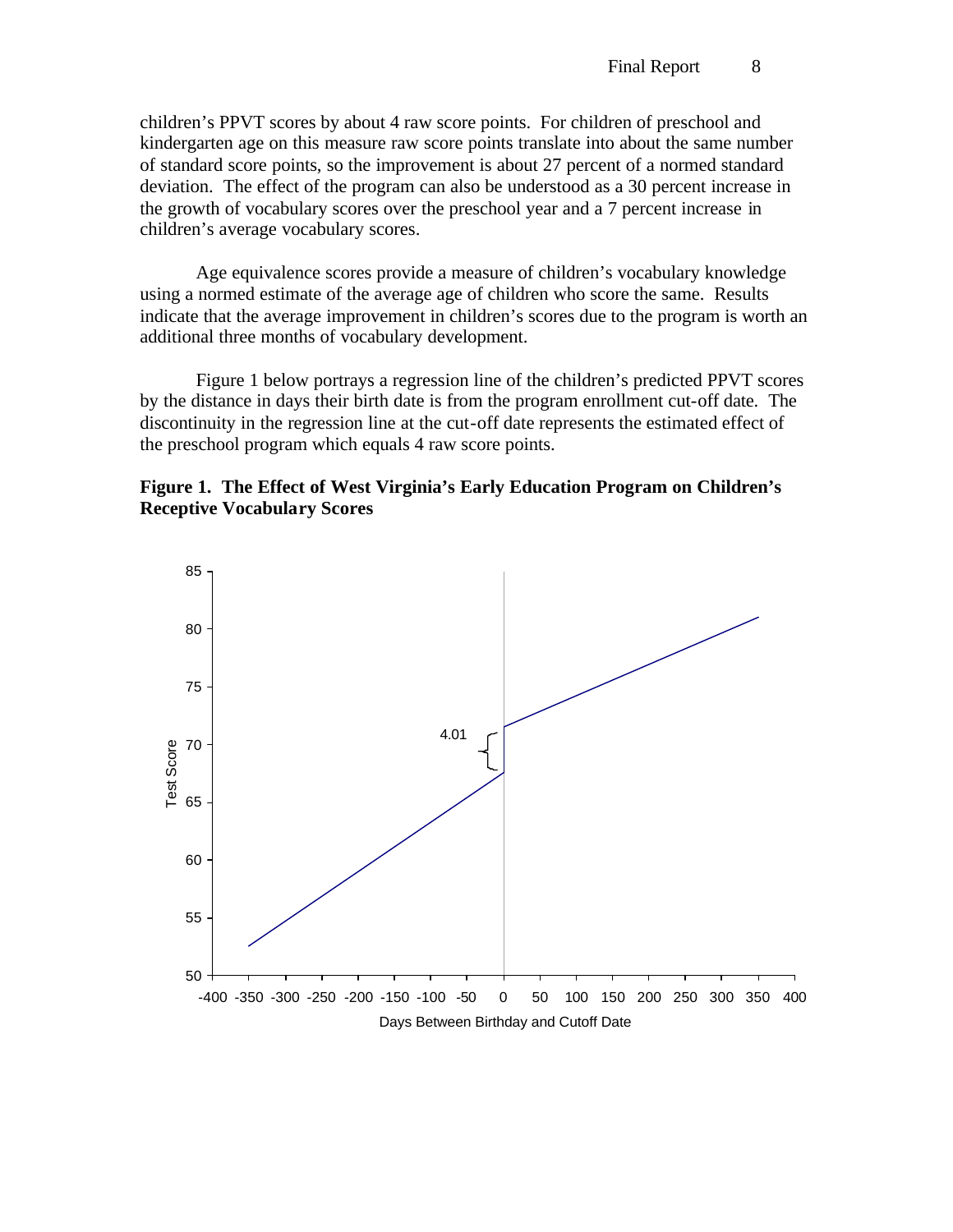#### **Mathematical Skills**

The effect of state-funded preschool on children's early math skills as measured by the Woodcock-Johnson-III Applied Problems subtest scores is statistically significant for West Virginia. The increase in scores for children in West Virginia due to the Early Education Program is worth 2.06 raw score points. One raw score point roughly translates into 3 standard score points for children of preschool and kindergarten age, so the effect of West Virginia's program is equivalent to about 6 raw score points or 41 percent of a normed standard deviation. The effect of the program can also be understood as 63 percent more growth during the year or a 17 percent increase in children's average math scores.

Figure 2 below portrays a regression line of the children's predicted Applied Problems scores by the distance in days their birth date is from the program enrollment cut-off date. The discontinuity in the regression line at the cut-off date represents the estimated effect of the preschool program, or 2.06 raw score points.



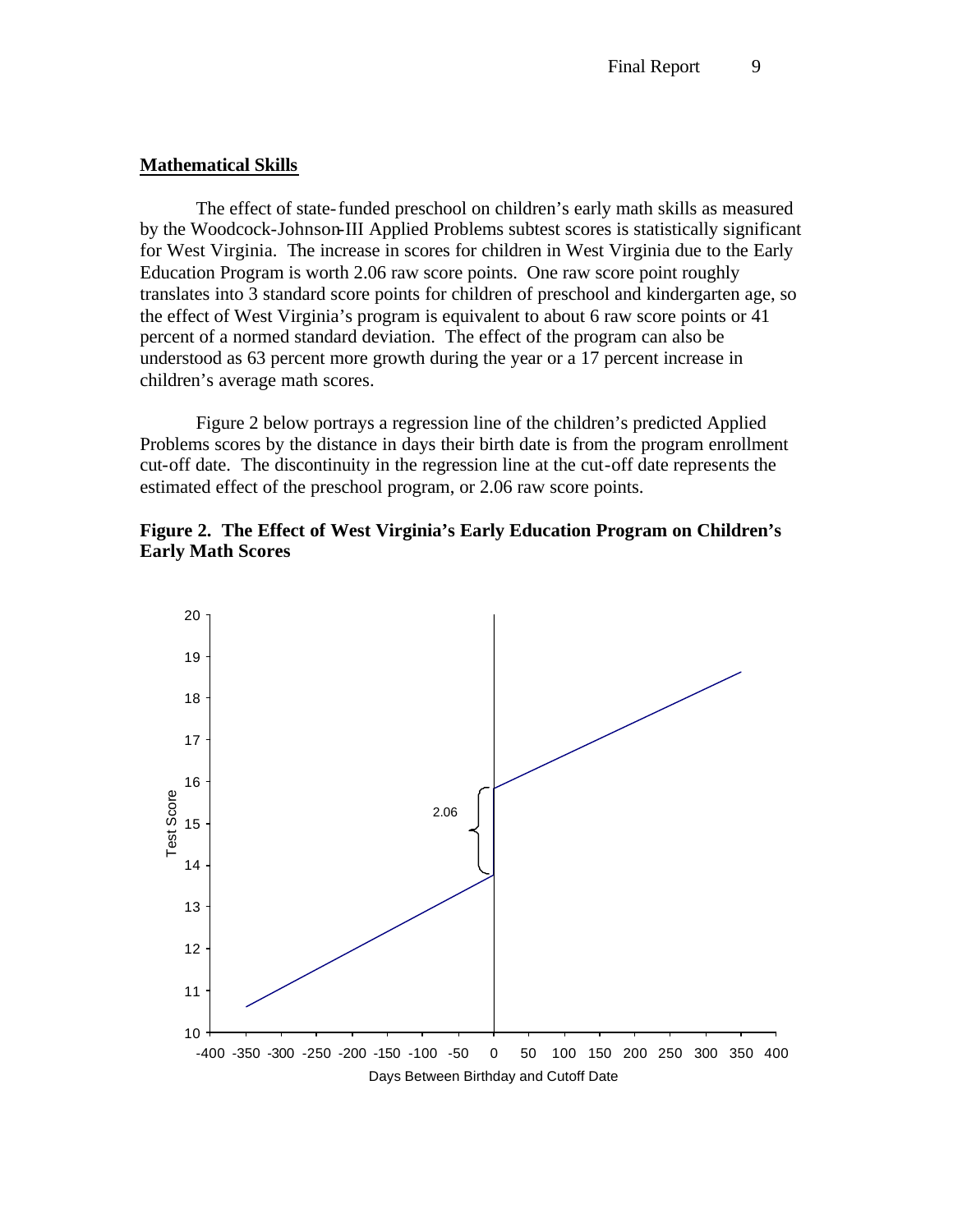#### **Print Awareness**

The effect of state-funded preschool on children's Print Awareness scores is statistically significant for West Virginia's Early Education Program. The effect of West Virginia's program on children's Print Awareness scores is an increase in the average number of items correct of 22.68 percent, equivalent to an improvement of approximately 93 percent of a standard deviation on the Print Awareness subtest. The effect of the program can also be understood as 121 percent more growth in print awareness over the year or a 56 percent increase in children's average print awareness scores.

Figure 3 below portrays a regression line of the children's predicted Print Awareness scores by the distance in days their birth date is from the program enrollment cut-off date. The discontinuity in the regression line at the cut-off date represents the estimated effect of the preschool program, or 22.68 raw score points.



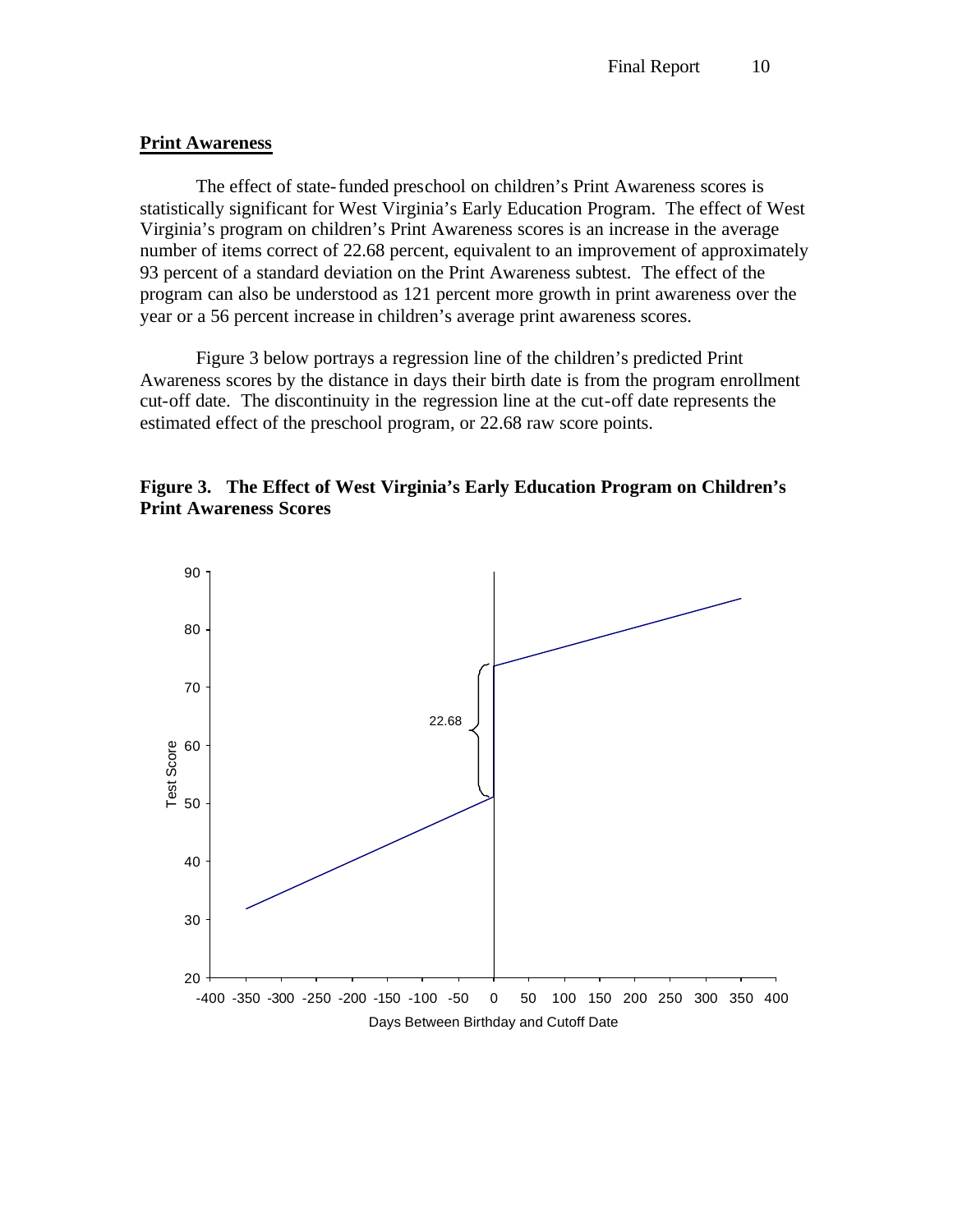#### **Phonological Skills**

Results indicate that the effect of West Virginia's Early Education Program and state-funded preschool overall on children's phonological development scores is minimal and not statistically significant. While the difference in Blending subtest scores between the groups may seem large (71 percent of items correct for the No Preschool group versus 83 percent for the Preschool group), the difference due to the program is not statistically different from zero. The remainder of the difference is most likely accounted for by the fact that the Preschool group children are older than the No Preschool group children, and they have developed the skills to score higher outside of the preschool program.

#### **Summary**

By way of summary, Figure 4 below portrays the effect sizes of the impact of West Virginia's Early Education Program on children's receptive vocabulary, print awareness and math scores. These effect sizes are another way of standardizing the estimated effects so that they may be compared to estimated effects in other studies.





### **Preschool Effects and Family Income**

Family income, measured by free or reduced price lunch status as reported by the school, was not included in the primary analyses presented here because missing data on this measure reduced sample size by nearly 20 percent overall and by more than 50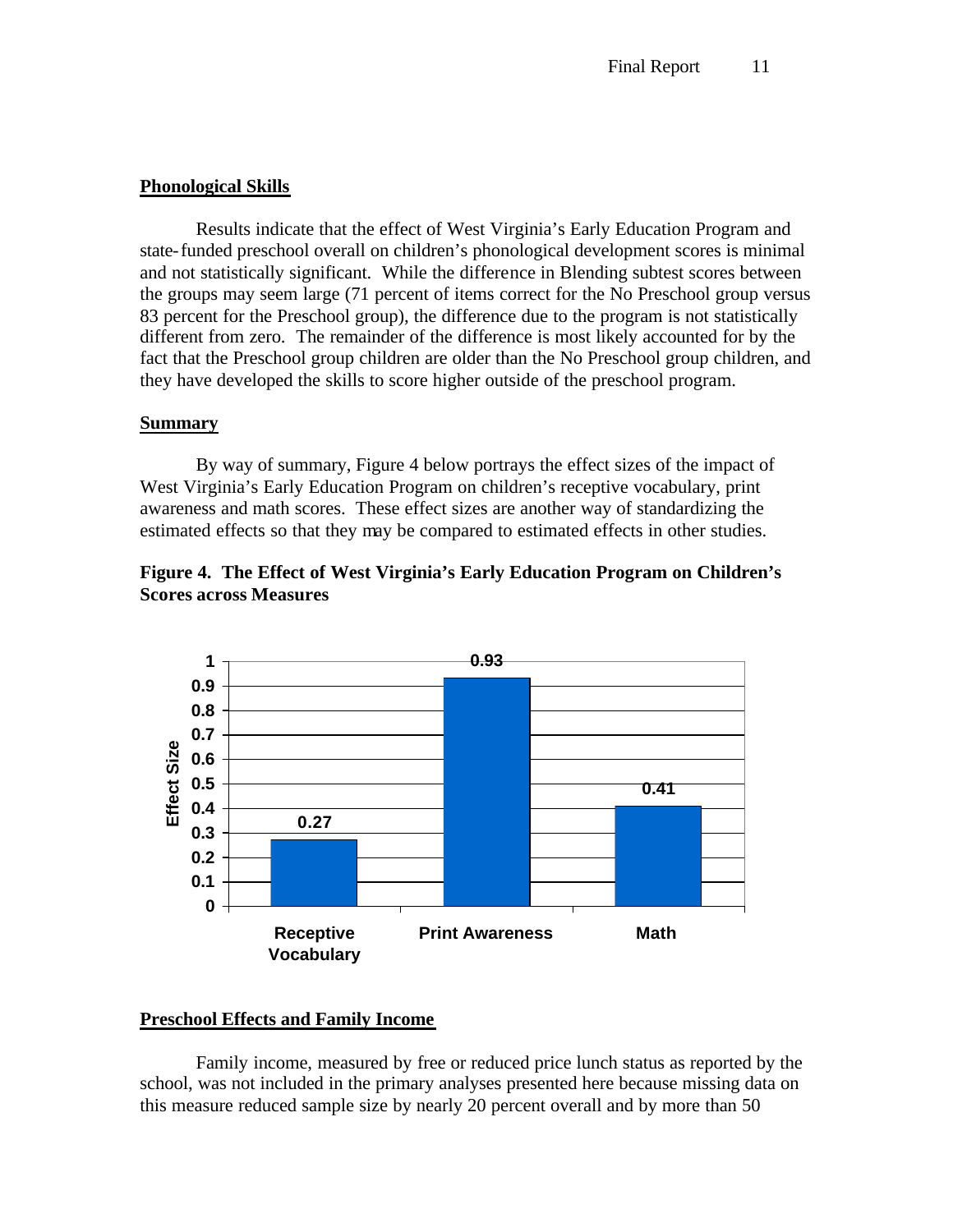percent in West Virginia. However, separate analyses conducted to test whether preschool programs produced larger effects for children who qualified for free or reduced price lunch provide some evidence for a stronger effect of the program on print awareness skills for children in poverty. This interaction effect approaches significance across all the states and in two other states effects were somewhat larger on print awareness for children from lower income families. No differences in effects were found on other child outcomes. Of the 47 percent of sample children for whom we have data in West Virginia, 70 percent receive free or reduced price lunch.

# **Discussion**

These study findings provide strong evidence of the positive impact of West Virginia's Early Education program on children's language, literacy and math skills development. This evidence indicates that the West Virginia's program produces the kinds of effects that lead to increased school success and later improvements in children's reading and math skills. For example, children's early print awareness and receptive vocabulary skills have been found to predict later reading abilities in the early elementary grades (Snow, Burns, & Griffin, 1998). The effects found in this study are the first link in a chain that produces the long-term school success and economic benefits documented by preschool studies that have followed children into adulthood (Schweinhart, Montie, Ziang, Barnett, Belfield, & Nores, 2005; Campbell, Ramey, Pungello, Sparling, & Miller-Johnson, 2002; Reynolds, Temple, Robertson, & Mann, 2002).

Important positive effects were found for children's receptive vocabulary, math and print awareness skills, with West Virginia's program effects on receptive vocabulary scores very similar to the findings of the overall study. Overall, findings suggest that state-funded preschool programs, including West Virginia's program, may produce particularly large effects on children's early print awareness skills.

We did not find that state-funded preschool programs significantly improved children's blending skills, our sole measure of phonological awareness. Perhaps these preschool classrooms did not provide as much support for these skills as they did for vocabulary development and print awareness (Lamy & Frede, 2005). In that case, activities and interactions to support children's phonological sensitivity – hearing smaller sounds within the spoken word that may be parsed out and switched for others to create rhymes and alternate endings – may need to be increased. However, additional construct measurement issues may influence this finding. The No Preschool sample children produced higher average scores on this measure than the average scores reported by the instrument authors. Higher scores at preschool entry would mitigate the impact of preschool on those scores at kindergarten entry; however, the fact that even highly disadvantaged children had higher average scores while scoring relatively lower on other measures may indicate that this instrument is not measuring those skills well for children of this age. Our results suggest that more research is needed on the measure itself.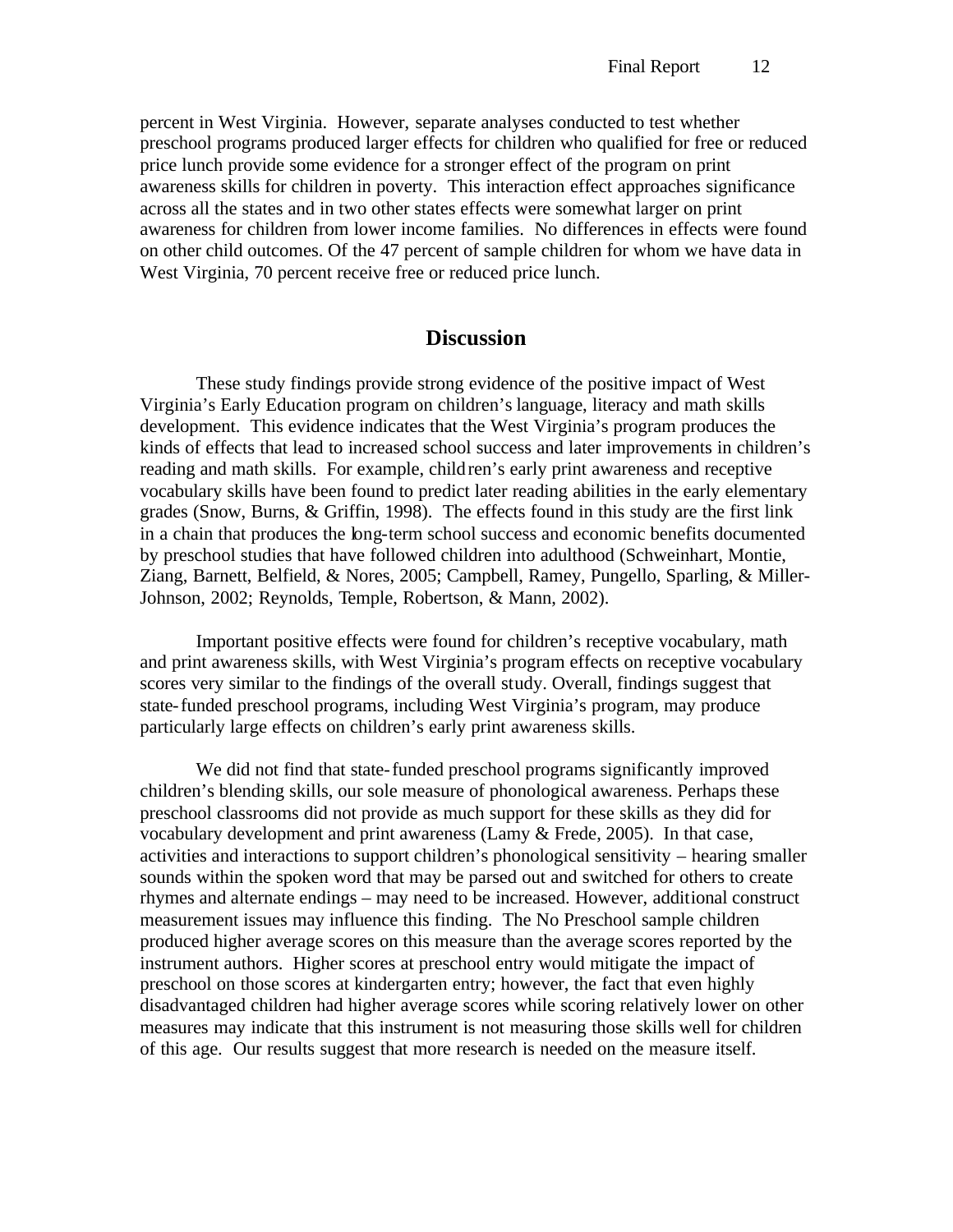Results indicate that estimated program effects varied among the study states on print awareness and math skills, but not on vocabulary. We do not discuss these variations in detail here because their interpretation is not straightforward. It is possible that some of the variation is due to differences among the programs, however, the broader context of available preschool experiences is not the same across states, nor is population served. The samples varied across states, from highly disadvantaged to a cross-section of the general population, as programs vary from highly targeted to universal. For example, in New Jersey's Abbott program the majority of the sample children attended the same program at age 3. In the other states, many fewer children (in some cases none) attended the state-funded program at age 3, but they could have attended Head Start or a private preschool program or child care center and it is likely that many did (Yarosz & Barnett, 2001).

This study's results are consistent with findings from other rigorous studies of state preschool education programs (Gormley et al., 2004; Barnett et al., 2004; Frede & Barnett, 1992; Irvine, Horan, Flint, Kukuk, & Hick, 1982). Where direct comparisons can be made, the size of the impacts is quite similar to those found in the recent study of Oklahoma's program in Tulsa. These estimated effects for state-funded prekindergarten programs are smaller than those found for highly intensive model programs that had much better student-teacher ratios and provided more than one-year of education at age 4 (Barnett, 1998).

The states studied almost universally require prekindergarten teachers to be licensed teachers with BA degrees and certification in early childhood education. Head Start requires that 50 percent of teachers have two-year Associates' degrees and the others must have a Child Development Associate (CDA) credential or its equivalent. A CDA represents 120 clock hours of training. Public preschool programs with weak standards for teacher qualifications (and low teacher pay) might increase their effectiveness by raising their teacher qualifications standards and compensating teachers accordingly.

In sum, this study finds that West Virginia's Early Education program produces significant, meaningful improvements in children's early language, literacy and math skills development at entry into kindergarten, similar to the results of other relatively high-quality programs across the country.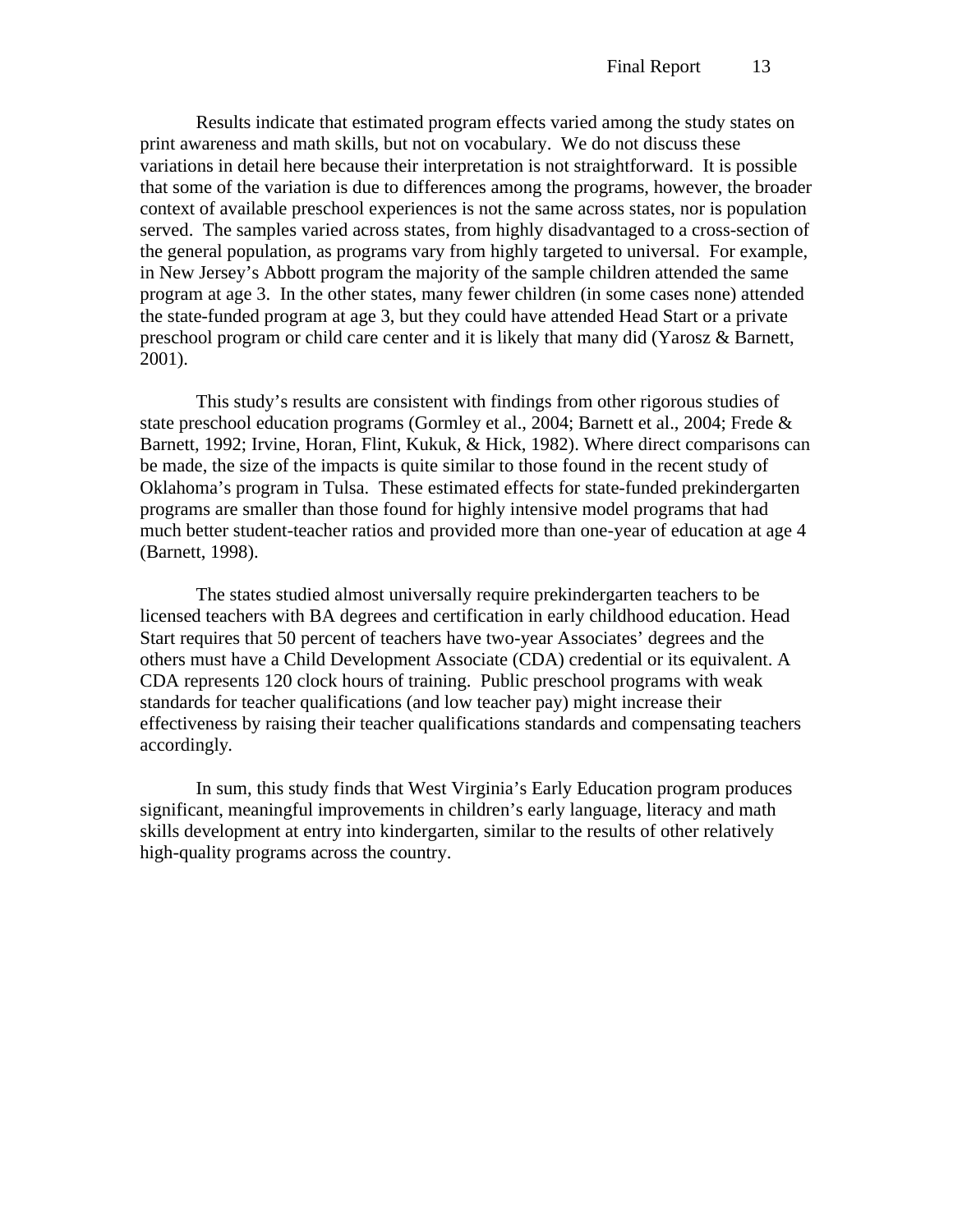#### **References**

- Barnett, W.S. (1998). Long-term effects on cognitive development and school success. In W.S. Barnett & S.S. Boocock (Eds.) *Early care and education for children in poverty*, (pp. 11-44). Albany: SUNY Press.
- Barnett, W.S. (2002) Early childhood education. In A. Molnar (Ed.) *School Reform Proposals: The Research Evidence (pp.1-26).* Greenwich, CT: Information Age Publishing.
- Barnett, W.S., Robin, K.B., Hustedt. J.T., & Schulman, K.L. (2004). *The state of preschool: 2004 state preschool yearbook*. New Brunswick, NJ: National Institute for Early Education Research.
- Campbell, F. A., Ramey, C. T., Pungello, E. P., Sparling, J., & Miller-Johnson, S. (2002). Early childhood education: Young adult outcomes from the Abecedarian Project. *Applied Developmental Science, 6,* 42-57.
- Dunn, L. M. & Dunn, L. M. (1997). *Peabody Picture Vocabulary Test-Third Edition (PPVT-3).* Circle Pines, MN: AGS Publishing.
- Dunn, Padilla, Lugo & Dunn, (1986). *Test de Vocabulario en Imágenes Peabody (TVIP)*. Circle Pines, MN: AGS Publishing.
- Frede, E. & Barnett, W.S. (1992). Developmentally appropriate public school preschool: A study of implementation of the High/Scope curriculum and its effects on disadvantaged children's skills at first grade. *Early Childhood Research Quarterly, 7,* 483-499.
- Gormley, W., Gayer, T., Phillips, D., & Dawson, B. (2004). *The effects of universal prek on cognitive development* (Working paper #4). Washington, DC: Georgetown University.
- Irvine, D. J., Horan, M. D., Flint, D. L., Kukuk, S. E. & Hick, T. L. (1982). Evidence supporting comprehensive early childhood education for disadvantaged children. *Annals of the American Academy of Political and Social Science, 461*(May), 74- 80.
- Lamy, C. *&* Frede, E.C. (2005). *Giant steps for the littlest ones: progress in the sixth year of the Abbott preschool program.* New Jersey Department of Education, Office of Early Childhood Education, Trenton, NJ.
- Lonigan, C., Wagner, R., Torgeson, J. & Rashotte, C. (2002). Preschool Comprehensive Test of Phonological & Print Processing (Pre-CTOPPP). Department of Psychology, Florida State University.